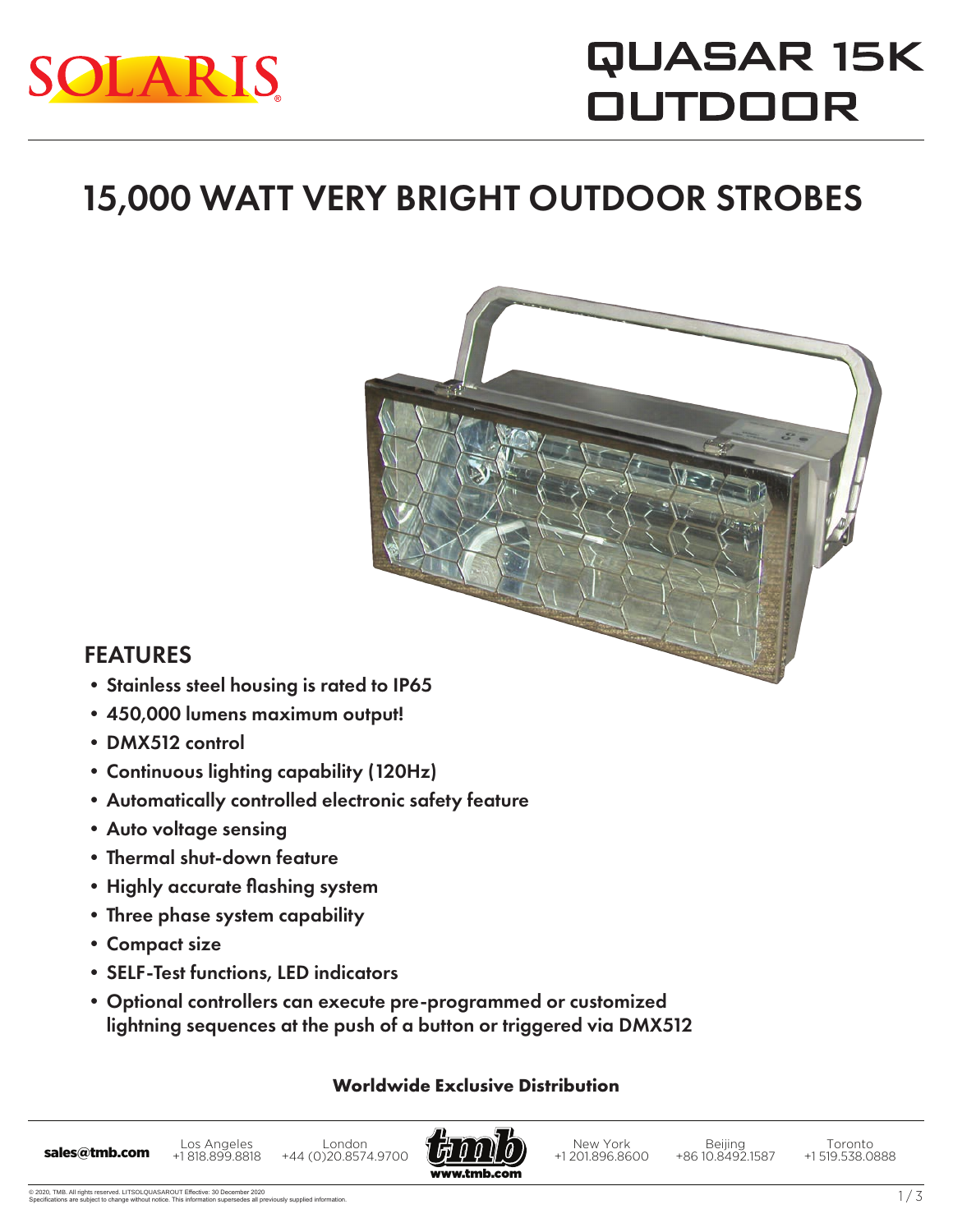

## QUASAR 15K **OUTDOOR**

| <b>Specifications</b>                 |                                                          |            |                                                      |
|---------------------------------------|----------------------------------------------------------|------------|------------------------------------------------------|
| Lamp                                  | Maximum continuous flash discharge                       |            | 2.5 seconds                                          |
|                                       | Frequency of continuous mode                             |            | 120 Hz                                               |
|                                       | Flash tube type                                          |            | Proprietary Long Arc Xenon tube                      |
|                                       | Color temperature                                        |            | 5600° Kelvin                                         |
| <b>Control Parameters</b>             | Intensity control                                        |            |                                                      |
|                                       | Adjustable flash frequency                               |            |                                                      |
| Electronic & Safety<br><b>Devices</b> | Overheating protection                                   |            | 80°C, 110 °C, self resetting                         |
|                                       | Self-test                                                |            | Preprogrammed                                        |
|                                       | <b>Indicator LEDs</b>                                    |            | Red: Power<br>Yellow: Mode/Protection<br>Green: Data |
| <b>Control System</b>                 | Digital display and pushbutton programming of parameters |            |                                                      |
|                                       | Number of channels                                       |            | $\overline{2}$                                       |
|                                       | Connection type                                          |            | <b>Terminal block</b>                                |
|                                       | <b>Supported Protocols</b>                               |            | <b>DMX512</b>                                        |
| Power Supply                          | Nominal mains voltage                                    |            | 190-260 VAC, 50-60 Hz                                |
|                                       | Power requirement                                        |            | 20A breaker                                          |
|                                       | Max. power draw                                          | Continuous | 60A                                                  |
|                                       |                                                          | Turbo      | 32A                                                  |
| Fixture & Housing                     | Protection from breaking flash tube                      |            | Soft spring suspension system                        |
|                                       | Fixing                                                   |            | Adjustable yoke                                      |
|                                       | Corrosion protection                                     |            | Stainless steel body, IP65 rating                    |
|                                       | Unit Dimensions (HxWxD)                                  |            | 9.25" x 19.5" x 12.215" / 23.5 x 49.5 x 31 cm        |
|                                       | Shipping Dimensions (HxWxD)                              |            | <b>TBA</b>                                           |
|                                       | Unit weight                                              |            | <b>TBA</b>                                           |
|                                       | Shipping weight                                          |            | <b>TBA</b>                                           |

Los Angeles +1 818.899.8818 Los Angeles London<br>
+44 (0)20.8574.9700 +44 (0)20.8574.9700



New York +1 201.896.8600

Beijing +86 10.8492.1587

Toronto +1 519.538.0888